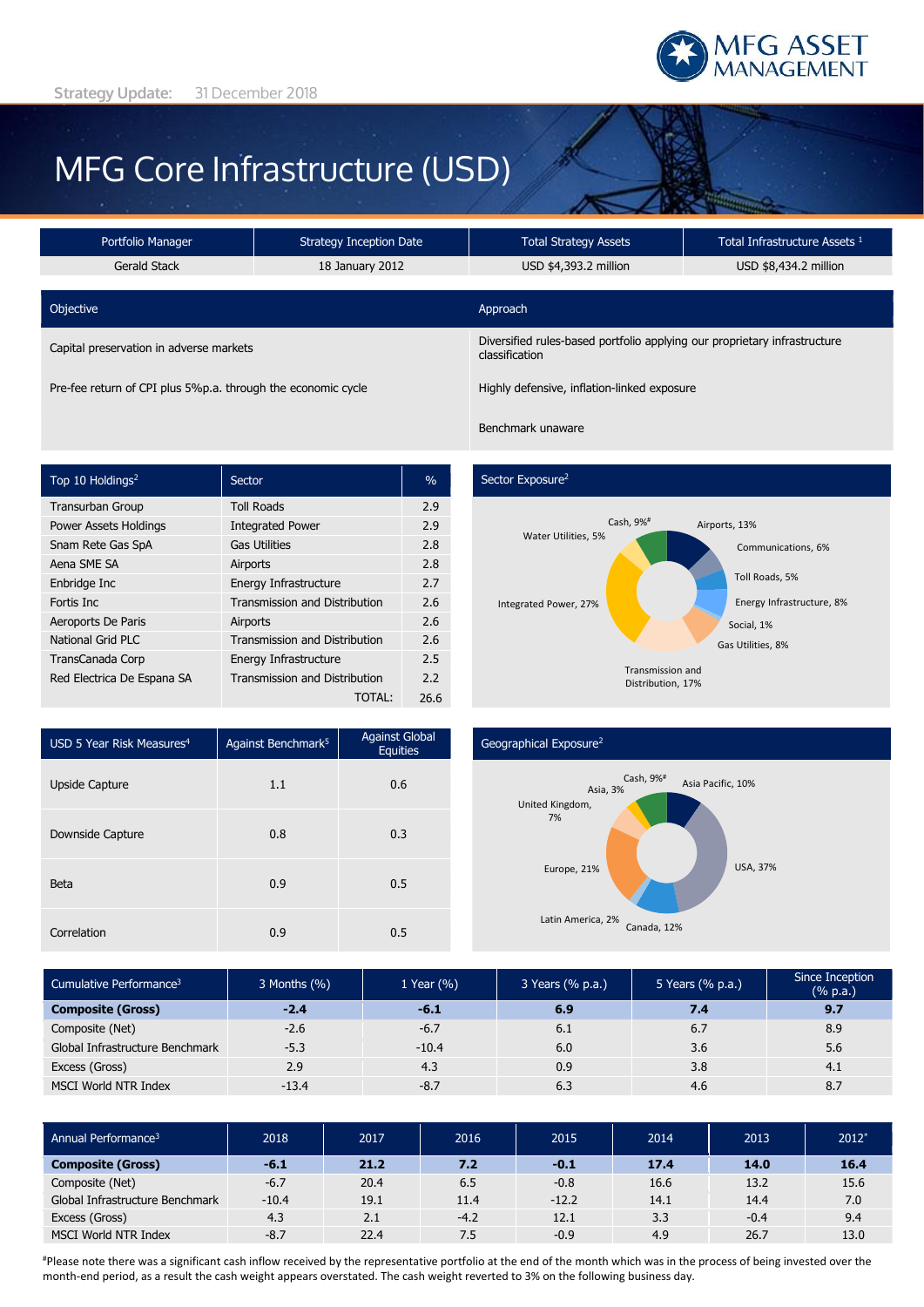1 Comprised of all Infrastructure Strategies.

2 The data is based on a representative portfolio for the strategy. Refer to the GIPS Disclosure below for further information. Sectors are internally defined. Geographical exposure is by domicile of listing.<br>3 Returns are for further information. Composite (Net) returns are net of fees charged to clients and have been reduced by the amount of the highest fee charged to any client employing that strategy during the period under consideration. Actual fees may vary depending on, among other things, the applicable fee schedule and portfolio size. Fees are available upon request.<br>4 Risk measures are for the Core Infrastructure Composite

5 The Benchmark or Global Infrastructure benchmark is comprised of the following: from inception to 31 December 2014 the benchmark is UBS Developed Infrastructure & Utilities NTR Index and from 1<br>January 2015 onwards, the 1 January 2015 with the S&P Global Infrastructure Index NTR.

\* Returns are only for part year.

#### **IMPORTANT NOTICE**

This material is being furnished to you to provide summary information regarding Magellan Asset Management Limited 'doing business as'/'trading as' MFG Asset Management ('MFG Asset Management') and an investment fund or investment strategy managed by MFG Asset Management ('Strategy'). No distribution of this material will be made in any jurisdiction where such<br>distribution is not authorised or is unl which such an offer or solicitation is unlawful or not authorized or in which the person making such offer or solicitation is not qualified to do so. This material is not intended to constitute<br>advertising or advice of any

The investment program of the Strategy presented herein is speculative and may involve a high degree of risk. The Strategy is not intended as a complete investment program and is suitable only for sophisticated investors who can bear the risk of loss. The Strategy may lack diversification, which can increase the risk of loss to investors. The Strategy's performance may be volatile. The past performance of the Strategy is not necessarily indicative of future results and no person guarantees the performance of the Strategy or the amount or timing of any return from it. There can be no assurance that the Strategy will achieve any targeted returns, that asset allocations will be met or that the Strategy will be able to implement its investment Strategy or achieve its investment objective. The management fees, incentive fees and allocation and other expenses of the Strategy will reduce trading profits, if any, or increase losses. The Strategy will have limited liquidity, no secondary market for interests in the Strategy is expected to develop and there are restrictions on an investor's ability to withdraw and transfer interests in the Strategy. In making an investment decision, you must rely on your own examination of any offering documents relating to the Strategy.

No representation or warranty, express or implied, is made with respect to the correctness, accuracy, reasonableness or completeness of any of the information contained in this material. This information is subject to change at any time and no person has any responsibility to update any of the information provided in this material. MFG Asset Management will not be<br>responsible or liable for any losses, whet upon any part of the information contained in this material including trading losses, loss of opportunity or incidental or punitive damages.

This material is strictly confidential and is being provided to you solely for your information and must not be copied, reproduced, published, distributed, disclosed or passed to any other<br>person at any time without the pr trademarks of their respective owners. Nothing contained herein should be construed as granting by implication, or otherwise, any licence or right to use any trademark displayed without the written permission of the owner.

United Kingdom - This material does not constitute an offer or inducement to engage in an investment activity under the provisions of the Financial Services and Markets Act 2000 (FSMA). This material does not form part of any offer or invitation to purchase, sell or subscribe for, or any solicitation of any such offer to purchase, sell or subscribe for, any shares, units or other type of investment product or service. This material or any part of it, or the fact of its distribution, is for background purposes only. This material has not been approved by a person authorised under the FSMA and its distribution in the United Kingdom and is only being made to persons in circumstances that will not constitute a financial promotion for the purposes of<br>section 21 of the FSMA as a result

United States of America - This material is not intended as an offer or solicitation for the purchase or sale of any securities, financial instrument or product or to provide financial services. It is not the intention of MFG Asset Management to create legal relations on the basis of information provided herein. Where performance figures are shown net of fees charged to clients, the performance has been reduced by the amount of the highest fee charged to any client employing that particular strategy during the period under consideration. Actual fees may vary<br>depending on, among other things, the a The Global Infrastructure Benchmark is comprised of the following: from inception to 31 December 2014 the benchmark is UBS Developed Infrastructure & Utilities Index Net Total Return and

from 1 January 2015 the benchmark is S&P Global Infrastructure Net Total Return Index. The benchmark changed because UBS discontinued their index series. The UBS Developed Infrastructure & Utilities Index Net Total Return is a market capitalisation weighted index that is designed to measure the equity performance of listed Infrastructure

and Utility stocks. Index results assume the reinvestment of all distributions of capital gain and net investment income using a tax rate applicable to non-resident institutional investors who do not benefit from double taxation treaties.

The S&P Global Infrastructure Net Total Return Index is a market capitalisation weighted index that is designed to track 75 companies from around the world diversified across three<br>infrastructure sectors energy, transporta non-resident institutional investors who do not benefit from double taxation treaties.

#### **GLOBAL INVESTMENT PERFORMANCE STANDARDS (GIPS®) DISCLOSURE**

Magellan Asset Management Limited, doing business as MFG Asset Management in jurisdictions outside Australia and New Zealand, (MFG Asset Management) claims compliance with the<br>Global Investment Performance Standards (GIPS

For the purpose of complying with GIPS, the Firm is defined as all discretionary portfolios managed by MFG Asset Management, excluding portfolios managed by subsidiaries operating as distinct business entities.

The Global Core Infrastructure composite is a global strategy investing in strictly defined or "pure" infrastructure companies (typically 80-120). The filtered investment universe is comprised<br>of stocks that 1. generate re risk of permanent capital loss; and achieve superior risk adjusted investment returns over the medium to long-term. The composite was created in February 2012.

To achieve investment objectives, the composite may also use derivative financial instruments including, but not limited to, options, swaps, futures and forwards. Derivatives are subject to the risk of changes in the market price of the underlying securities instruments, and the risk of the loss due to changes in interest rates. The use of certain derivatives may have a leveraging effect, which may increase the volatility of the composite and may reduce its returns.

A copy of the composite's GIPS compliant presentation and/or the firm's list of composite descriptions are available upon request by emailing client.reporting@magellangroup.com.au

The representative portfolio is an account in the composite that closely reflects the portfolio management style of the strategy. Performance is not a consideration in the selection of the representative portfolio. The characteristics of the representative portfolio may differ from those of the composite and of the other accounts in the composite. Information regarding the representative portfolio and the other accounts in the composite is available upon request.

USD is the currency used to calculate performance. COREUSD43465